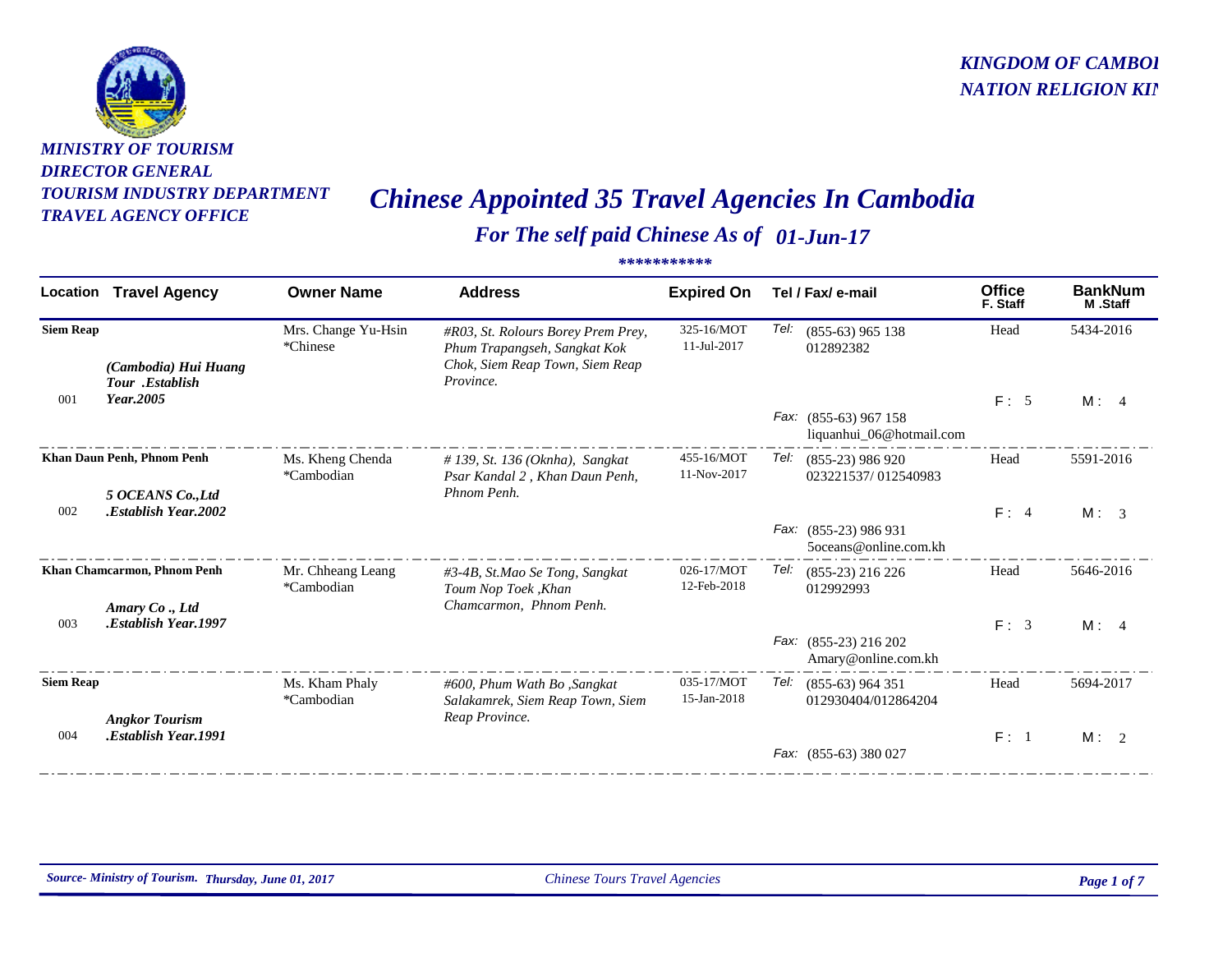|                  | <b>Location Travel Agency</b>                                   | <b>Owner Name</b>                  | <b>Address</b>                                                                                                                   | <b>Expired On</b>         | Tel / Fax/ e-mail                                          | <b>Office</b><br>F. Staff | <b>BankNum</b><br>M.Staff |
|------------------|-----------------------------------------------------------------|------------------------------------|----------------------------------------------------------------------------------------------------------------------------------|---------------------------|------------------------------------------------------------|---------------------------|---------------------------|
|                  | Khan Daun Penh, Phnom Penh<br>Apsara Tours Co., Ltd             | Ms. Chung ChanSophea<br>*Cambodian | # 8, St. Wat Lang Kar, Sangkat<br>Chaktomuk, Khan Daun Penh,<br>Phnom Penh.                                                      | 018-17/MOT<br>25-Dec-2017 | Tel: (855-23) 216 562<br>016911634                         | Head                      | 5624-2016                 |
| 005              | <b>Establish Year, 1991.</b>                                    |                                    |                                                                                                                                  |                           | Fax: (855-23) 217 334<br>apsaratours@camnet.com.kh         | F: 4                      | M: 53                     |
| <b>Siem Reap</b> | <b>Asia Exclusive Tours</b><br>Co., Ltd .Establish<br>Year.2013 |                                    | Mr. Yang Xiugui *Chinese #B19-21 Borey Prem Prey, St.<br>Oung Oeun, Sangkat Kok Chork,<br>Siem Reap Town, Siem Reap<br>Province. | $-17/MOT$<br>10-Feb-2018  | Tel: (855-63) 966 520<br>012216984                         | Head                      | 5738-2017                 |
| 006              |                                                                 |                                    |                                                                                                                                  |                           | Fax: (855-63) 966 513<br>info@indochinatour.com            | F: 2                      | M: 1                      |
| <b>Siem Reap</b> | <b>BEI Dou Qi Xing Travel</b><br><b>Establish Year.2014.</b>    | Mrs. Yu Meizi *Chinese             | Phum Krous, Sangkat Svay Dang<br>Kom, Siem Reap Town, Siem Reap<br>Province.                                                     | $-17/MOT$<br>31-Mar-2018  | Tel: (855-12) 887 717                                      | Head                      | 5804-2017                 |
| 007              |                                                                 |                                    |                                                                                                                                  |                           | Fax: beidouqixing9999@gmail.com                            | F: 2                      | M: 2                      |
| <b>Siem Reap</b> | <b>Cambodia Far East</b>                                        | Mr. Taing Van Thorn<br>*Cambodian  | #0757, Group 16, Phum Choung<br>Kaosou ,Sangkat Slokram, Siem<br>Reap Town, Siem Reap Provice                                    | 277-16/MOT<br>28-Jun-2017 | Tel: (855-63) 760 663<br>012887772                         | Head                      | 5402-2016                 |
| 008              | <b>Travel &amp; Service</b><br>Establish Year.2001.             |                                    |                                                                                                                                  |                           | Fax: (855-63) 964 128                                      | F: 2                      | M:                        |
|                  | Khan 7 Makara, Phnom Penh<br>Charming (Cambodia)                | Mrs. Keo Dala<br>*Cambodian        | # 07 E1-E2-E3, and 07 AE1, St, 242<br>, Sangkat Boeung Pralit, Khan 7<br>Makara, Phnom Penh.                                     | 388-16/MOT<br>02-Oct-2017 | Tel: (855-23) 880 409<br>012909268                         | Head                      | 5523-2016                 |
| 009              | Tours Co., Ltd . Establish<br>Year.1996                         |                                    |                                                                                                                                  |                           | Fax: (855-23) 880 368<br>visit@charmingcambodia.com.<br>kh | F: 3                      | M: 2                      |
| <b>Siem Reap</b> | <b>Chhang Yong Tourism</b>                                      | Mr. Tsai Chin Fang<br>*Taiwanese   | Phum Mondul 2, Sangkat Svay<br>Dang Kom, Siem Reap Town, Siem<br>Reap Province.                                                  | 237-16/MOT<br>11-Jun-2017 | Tel: (855-63) 760 832<br>012908578/<br>012807578/070999777 | Head                      | 5366-2016                 |
| 010              | .Establish Year.2001                                            |                                    |                                                                                                                                  |                           | Fax: (855-63) 963 605<br>chhangyongtour@online.com.<br>kh  | F: 2                      | M: 2                      |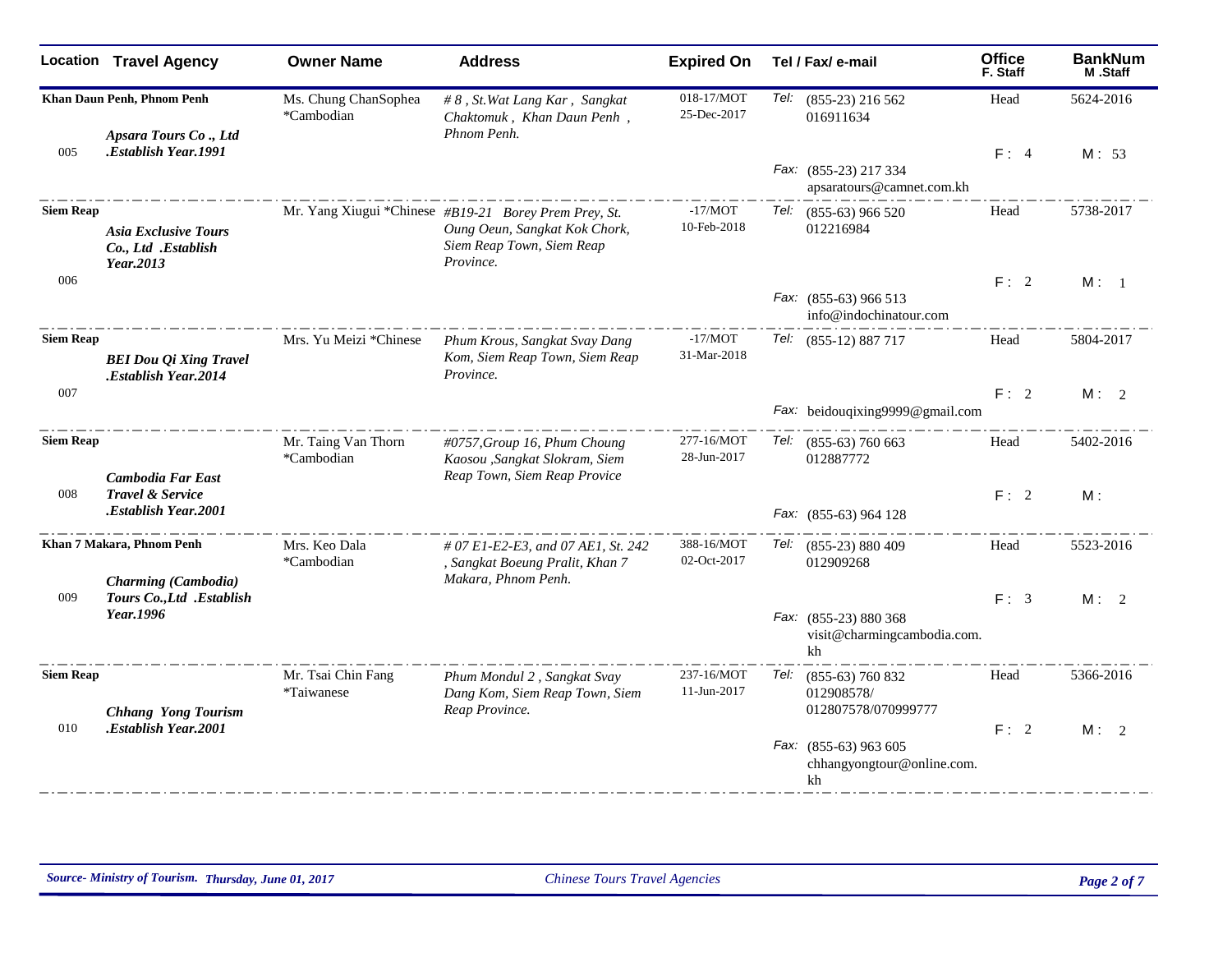|                  | <b>Location Travel Agency</b>                                 | <b>Owner Name</b>                    | <b>Address</b>                                                                         | <b>Expired On</b>         | Tel / Fax/ e-mail                                  | <b>Office</b><br>F. Staff | <b>BankNum</b><br>M.Staff |
|------------------|---------------------------------------------------------------|--------------------------------------|----------------------------------------------------------------------------------------|---------------------------|----------------------------------------------------|---------------------------|---------------------------|
| <b>Siem Reap</b> | <b>Comfort Smile</b>                                          | Ms. Ngothi Lan Phuong<br>*Vietnamese | Phum Salakanseng, Sangkat Svay<br>Dang Kom, Siem Reap Town, Siem<br>Reap Province.     | $-17/MOT$<br>19-May-2018  | Tel: (855-63) 966 262<br>012787918                 | Head                      | 5856-2017                 |
| 011              | (Cambodia) Tours &<br><b>Events Plc. .Establish</b>           |                                      |                                                                                        |                           |                                                    | F: 0                      | M: 2                      |
|                  | Year.2013                                                     |                                      |                                                                                        |                           | Fax: csttour.op@hotmail.com                        |                           |                           |
|                  | Khan Chamcarmon, Phnom Penh<br><b>DM</b> International Travel | Mr. Zhao Sheng Wei<br>*Chinese       | # 91, St. 388, Sangkat Toul Svay<br>Preay 2, Khan Chamcarmon,<br>Phnom Penh.           | 418-16/MOT<br>06-Oct-2017 | Tel: (855-16) 898 988                              | Head                      | 4910-2015                 |
| 012              | Co., Ltd .Establish                                           |                                      |                                                                                        |                           |                                                    | F: 4                      | M: 2                      |
|                  | Year.2015                                                     |                                      |                                                                                        |                           | Fax: dm.internationaltravel@gmail.<br>com          |                           |                           |
| <b>Siem Reap</b> | <b>East Wind Travel</b>                                       | Mr. Taing Chhay Heng<br>*Cambodian   | Group 1, Phum Krours, Sangkat<br>Svay Dang Kom, Siem Reap Town,<br>Siem Reap Province. | $-17/MOT$<br>24-May-2018  | Tel:<br>$(855-63)$ 965 099<br>0978495333           | Head                      | 5819-2017                 |
| 013              | Co., Ltd .Establish<br>Year.2005                              |                                      |                                                                                        |                           | Fax: (855-63) 760 819<br>cailiang388@gmail.com     | F: 1                      | M: 1                      |
| <b>Siem Reap</b> | <b>Go Tone Travel Service</b>                                 | Ms. Chang Shu Ling<br>*Chinese       | Phum Tropaingses, Sangkat<br>Kokchork, Siem Reap Town, Siem<br>Reap Province.          | $-17/MOT$<br>29-Apr-2018  | Tel: (855-63) 965 119<br>012261329/012438992       | Head                      | 5842-2017                 |
| 014              | Establish Year.2008.                                          |                                      |                                                                                        |                           |                                                    | F: 4                      | M: 0                      |
|                  |                                                               |                                      |                                                                                        |                           | Fax: (855-63) 761 283<br>gotone@online.com.kh      |                           |                           |
|                  | Khan Chamcarmon, Phnom Penh                                   | Ms. Neang Seu Saing<br>*Cambodian    | #278 D+E, Mao Ste Tong Blvd.,<br>Sangkat Toum nop Toek, Khan                           | 220-16/MOT<br>17-May-2017 | Tel: (855-23) 221 111<br>012899559                 | Head                      | 5352-2016                 |
| 015              | Hong Qin Travel &<br>Tour .Establish                          |                                      | Chamcarmon, Phnom Penh.                                                                |                           |                                                    | F: 15                     | M: 5                      |
|                  | Year.2001                                                     |                                      |                                                                                        |                           | Fax: (855-23) 228 899<br>inbound@hongqintravel.com |                           |                           |
|                  | Khan Chamcarmon, Phnom Penh                                   | Mr. Tsai Chia Hong<br>*Taiwanese     | # A 53, St. 271, Sangkat Topnob<br>Toek, Khan Chamcarmon, Phnom                        | $-17/MOT$<br>09-May-2018  | Tel:<br>$(855-23)$ 210 461<br>012876898            | Head                      | 5852-2017                 |
| 016              | <b>Hong Yi Travel Service</b><br>Co.,Ltd* .Establish          |                                      | Penh.                                                                                  |                           |                                                    | F: 6                      | M: 6                      |
|                  | Year.1995                                                     |                                      |                                                                                        |                           | Fax: (855-23) 210 463<br>eaksengchea@homail.com    |                           |                           |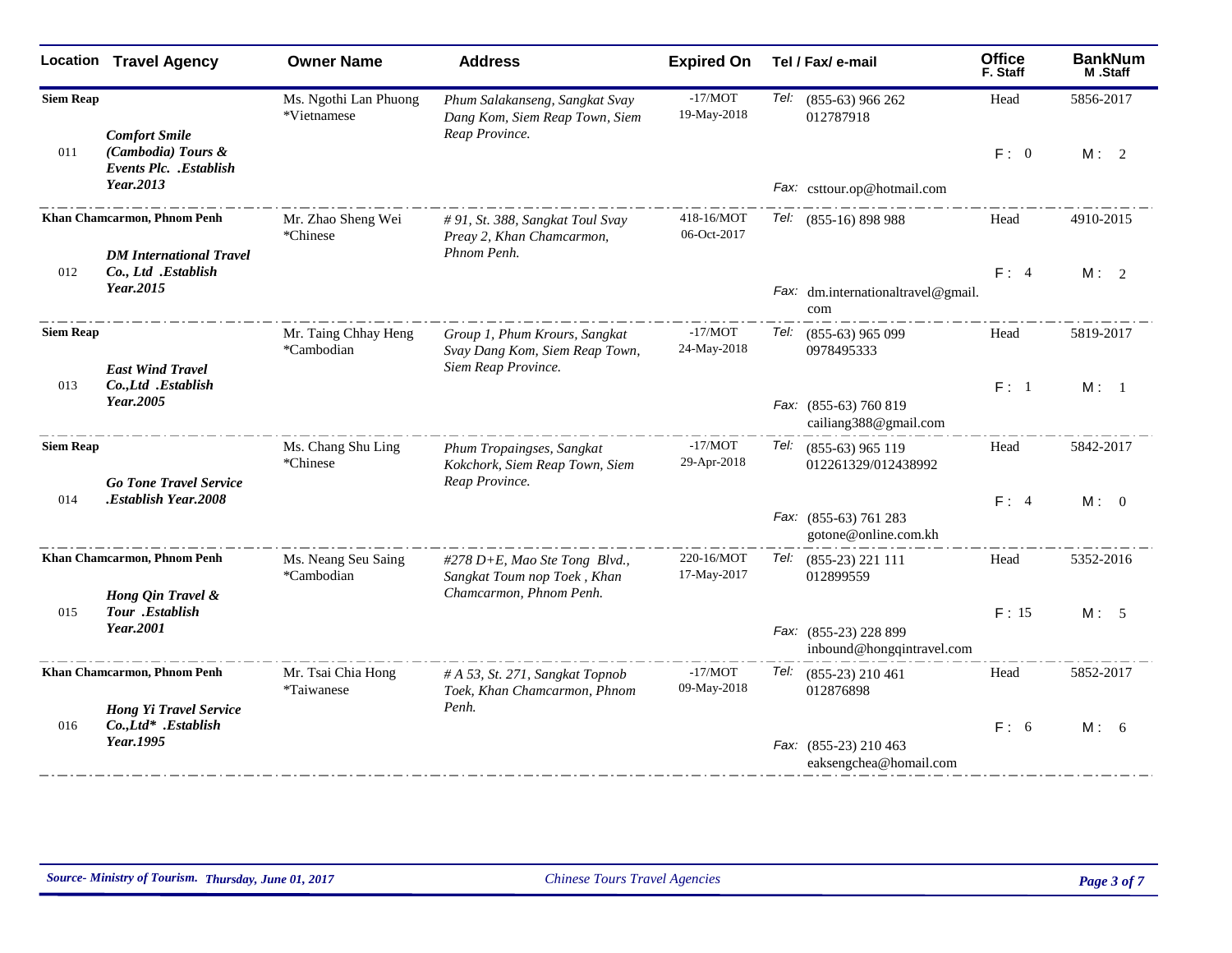|                  | <b>Location Travel Agency</b>                               | <b>Owner Name</b>                  | <b>Address</b>                                                                   | <b>Expired On</b>         |      | Tel / Fax/ e-mail                                              | <b>Office</b><br>F. Staff | <b>BankNum</b><br><b>M.Staff</b> |
|------------------|-------------------------------------------------------------|------------------------------------|----------------------------------------------------------------------------------|---------------------------|------|----------------------------------------------------------------|---------------------------|----------------------------------|
| <b>Siem Reap</b> | <b>House Sun Travel</b>                                     | Mr. Trign Bun Soung<br>*Cambodian  | #401, St.6, Sangkat Svay Dang<br>Kom, Siem Reap Town, Siem Reap<br>Province.     | $-17/MOT$<br>18-Apr-2018  |      | Tel: (855-63) 380 309<br>012892998                             | Head                      | 5818-2017                        |
| 017              | Establish Year.1999.                                        |                                    |                                                                                  |                           |      | Fax: (855-63) 964 070<br>housesuntour@yahoo.com                | F: 5                      | M:                               |
|                  | Khan Daun Penh, Phnom Penh                                  | Mr. Meng Phala<br>*Cambodian       | #8Eo, St.174, Sangkat Psar Thmey<br>III, Khan Daun Penh, Phnom Penh.             | 494-16/MOT<br>04-Dec-2017 |      | Tel: (855-23) 214 218<br>023214163 / 012915511                 | Head                      | 5628-2016                        |
| 018              | Kambuja Voyages<br>Co., Ltd .Establish<br>Year.1994         |                                    |                                                                                  |                           |      |                                                                | F: 1                      | M: 3                             |
|                  |                                                             |                                    |                                                                                  |                           |      | Fax: (855-23) 213 134<br>kambuja@camnet.com.kh                 |                           |                                  |
| <b>Siem Reap</b> | Kuan Hao Travel Co.,<br>Ltd .Establish Year.2010            | Mrs. Li. Yi-Jie *Chinese           | Group 1, Phum Krours, Sangkat<br>Slokram, Siem Reap Town, Siem<br>Reap Province. | 339-16/MOT<br>15-Aug-2017 | Tel: | $(855-63)$ 760 831<br>012860963                                | Head                      | 5468-2016                        |
| 019              |                                                             |                                    |                                                                                  |                           |      | Fax: (855-63) 760 828<br>khtour@gmail.com/info@kh-<br>tour.com | F: 2                      | M: 1                             |
|                  | Khan 7 Makara, Phnom Penh                                   | Mr. Sok Kheang<br>*Cambodian       | #291Eo+Z, St.93, Sangkat Orssey<br>4, Khan 7 Makara, Phnom Penh.                 | 256-16/MOT<br>20-Jun-2017 | Tel: | $(855-23)$ 991 958<br>012870170/012263888                      | Head                      | 5384-2016                        |
| 020              | <b>M.S.K Travel .Establish</b><br>Year.2001                 |                                    |                                                                                  |                           |      |                                                                | F:                        | M:                               |
|                  |                                                             |                                    |                                                                                  |                           |      | Fax: (855-23) 211 819<br>sales@msktravel.com                   |                           |                                  |
|                  | Khan 7 Makara, Phnom Penh                                   | Mr. Lim Vay Seng<br>*Cambodian     | #85, St. 141, Sangkat Veal Vong,<br>Khan 7Makara, Phnom Penh.                    | $-17/MOT$<br>26-Apr-2018  | Tel: | $(855-23)$ 992 813<br>012446668                                | Head                      | 5846-2017                        |
| 021              | <b>Mekong Discovery</b><br>Co., Ltd .Establish<br>Year.2006 |                                    |                                                                                  |                           |      |                                                                | F: 8                      | M: 1                             |
|                  |                                                             |                                    |                                                                                  |                           |      | Fax: (855-23) 223 323<br>info@mekongdiscovery.org              |                           |                                  |
|                  | Khan Toul Kok, Phnom Penh<br>N.D.M Investment &             | Mrs. Limpho Pratnida<br>*Cambodian | #44DEo, St. 118, Sangkat Psar<br>Depo 3, Khan Toul Kok, Phnom<br>Penh.           | $-17/MOT$<br>09-Mar-2018  | Tel: | $(855-17)$ 640 244                                             | Head                      | 5703-2017                        |
| 022              | Tourism Co., Ltd<br>Establish Year.2016.                    |                                    |                                                                                  |                           |      | Fax: md@ndm-travel.com                                         | F: 1                      | M: 1                             |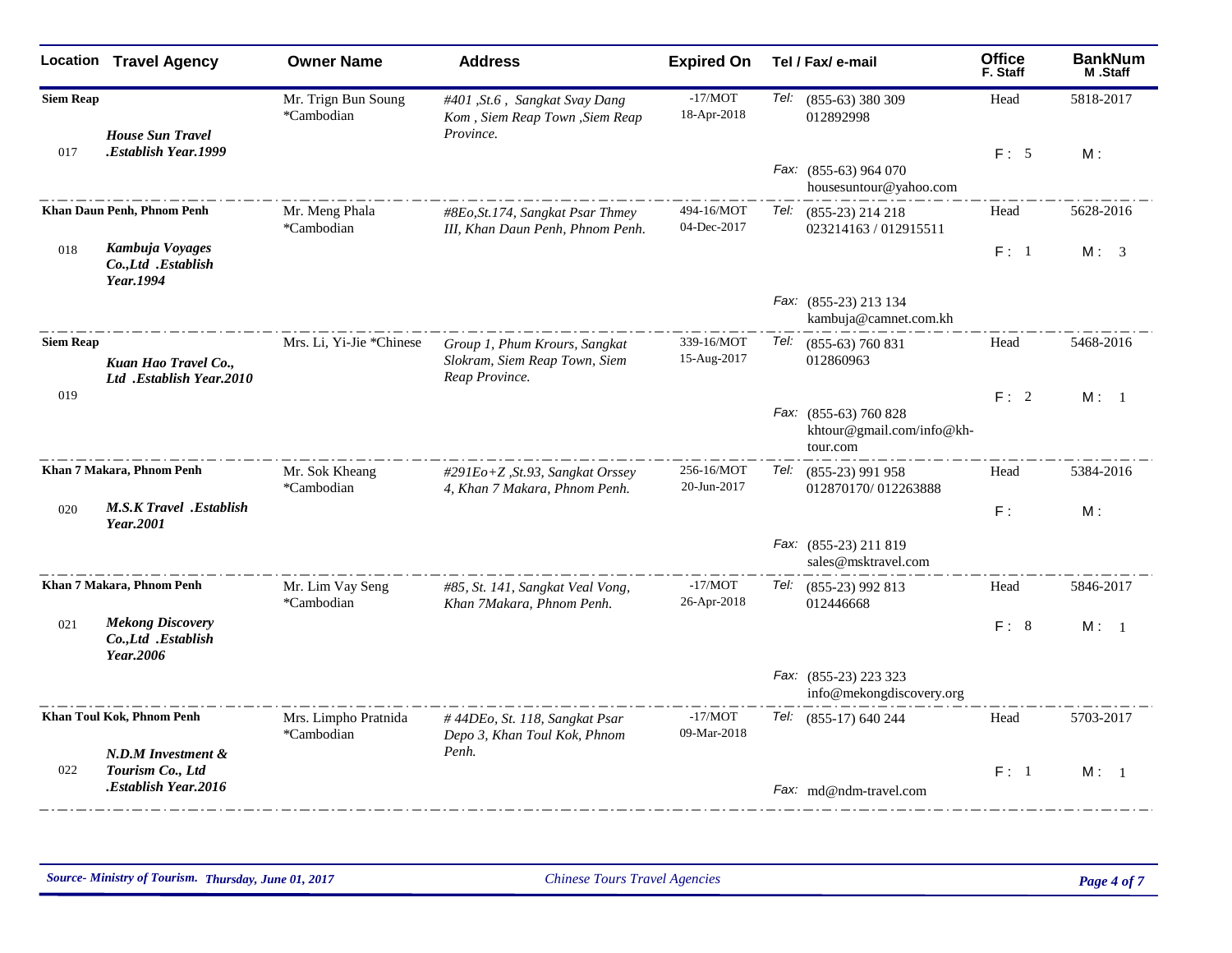|                  | <b>Location Travel Agency</b>                               | <b>Owner Name</b>                 | <b>Address</b>                                                                     | <b>Expired On</b>         | Tel / Fax/ e-mail                                     | <b>Office</b><br>F. Staff | <b>BankNum</b><br>M.Staff |
|------------------|-------------------------------------------------------------|-----------------------------------|------------------------------------------------------------------------------------|---------------------------|-------------------------------------------------------|---------------------------|---------------------------|
|                  | Khan 7 Makara, Phnom Penh<br><b>Nanjing Int'l Holiday</b>   | Mr. He Jing Song<br>*Chinese      | #368, St. 128-Kampucheakrom,<br>Sangkat Mittapheap, Khan<br>7Makara, Phnom Penh.   | 321-16/MOT<br>25-Aug-2017 | Tel:<br>$(855-23) 882 038$<br>012856092/012898615     | Head                      | 5435-2016                 |
| 023              | Tour Group Co., Ltd                                         |                                   |                                                                                    |                           |                                                       | F: 1                      | M: 3                      |
|                  | Establish Year.1999.                                        |                                   |                                                                                    |                           | Fax: (855-23) 882 326 nanjingtour<br>@mekongtravel.cn |                           |                           |
| <b>Siem Reap</b> | <b>Piphup Rasmey Tour &amp;</b>                             | Mrs. Chea Hongly<br>*Cambodian    | Phum Salakanseng, Sangkat Svay<br>Dang Kom, Siem Reap Town, Siem<br>Reap Province. | $-17/MOT$<br>23-Apr-2018  | Tel:<br>$(855-63)$ 965 868<br>012803999               | Head                      | 5814-2017                 |
| 024              | Travel .Establish                                           |                                   |                                                                                    |                           |                                                       | F: 1                      | M: 1                      |
|                  | Year.2012                                                   |                                   |                                                                                    |                           | Fax: (855-63) 965 869<br>oeurheng@hotmail.com         |                           |                           |
|                  | Khan Chamcarmon, Phnom Penh<br><b>SEAGULL Tourist &amp;</b> | Mr. Sreng Vann Than<br>*Cambodian | #41BEo, St 348 ,Sangkat Toul Svay<br>Prey 1, Khan Chamcarmon, Phnom<br>Penh.       | $-17/MOT$<br>25-Mar-2018  | Tel:<br>$(855-23)$ 217 696<br>012686588/012973968     | Head                      | 5788-2017                 |
| 025              | <b>Trading Co., Ltd</b>                                     |                                   |                                                                                    |                           |                                                       | F: 4                      | M: 4                      |
|                  | <b>Establish Year.2001.</b>                                 |                                   |                                                                                    |                           | Fax: (855-23) 983 959<br>sgtour@camnet.com.kh         |                           |                           |
| <b>Siem Reap</b> | <b>The Beaufort Travel</b>                                  | Mr. Hong Bin Hoang<br>*Argentina  | #0239, Phum Watbo , Sangkat<br>Salakomrek, Siem Reap Town, Siem<br>Reap Province.  | 356-16/MOT<br>03-Jul-2017 | Tel: (855-63) 963 617 012793893                       | Head                      | 5439-2016                 |
| 026              | Service Co., Ltd                                            |                                   |                                                                                    |                           |                                                       | F: 1                      | M: 2                      |
|                  | .Establish Year.2008                                        |                                   |                                                                                    |                           | Fax: (855-63) 963 618<br>bft86@yahoo.com.tw           |                           |                           |
| <b>Siem Reap</b> |                                                             | Mr. Ung Heng Uong<br>*Cambodian   | Mondul 1, Phum Ta Ven, Sangkat<br>Salakamrek, Siem Reap Town, Siem                 | 241-16/MOT<br>05-Jun-2017 | Tel:<br>$(855-63)$ 966 626<br>012787717               | Head                      | 5367-2016                 |
| 027              | <b>Tong Han Travel</b><br>.Establish Year.2008              |                                   | Reap Province.                                                                     |                           |                                                       | F: 2                      | M: 2                      |
|                  |                                                             |                                   |                                                                                    |                           | Fax: (855-63) 967 796<br>Tonghantravel@gmail.com      |                           |                           |
|                  | Khan Daun Penh, Phnom Penh                                  | Mr. GAO HUA *Chinese              | C/O Phnom Penh Hotel 53, Preah                                                     | $-17/MOT$                 | Tel:<br>(855-23) 722 919                              | Head                      | 5172-2017                 |
|                  | <b>Transpeed Travel</b><br><b>Holdings Ltd</b> .Establish   |                                   | Monivong Blvd., Sangkat Srah Chek,<br>Khan Daun Penh, Phnom Penh.                  | 11-Apr-2018               | 012811919                                             |                           |                           |
| 028              | Year.1997                                                   |                                   |                                                                                    |                           | Fax: (855-23) 722 533<br>Jimmy@transpeadholiday.com   | F: 8                      | M: 27                     |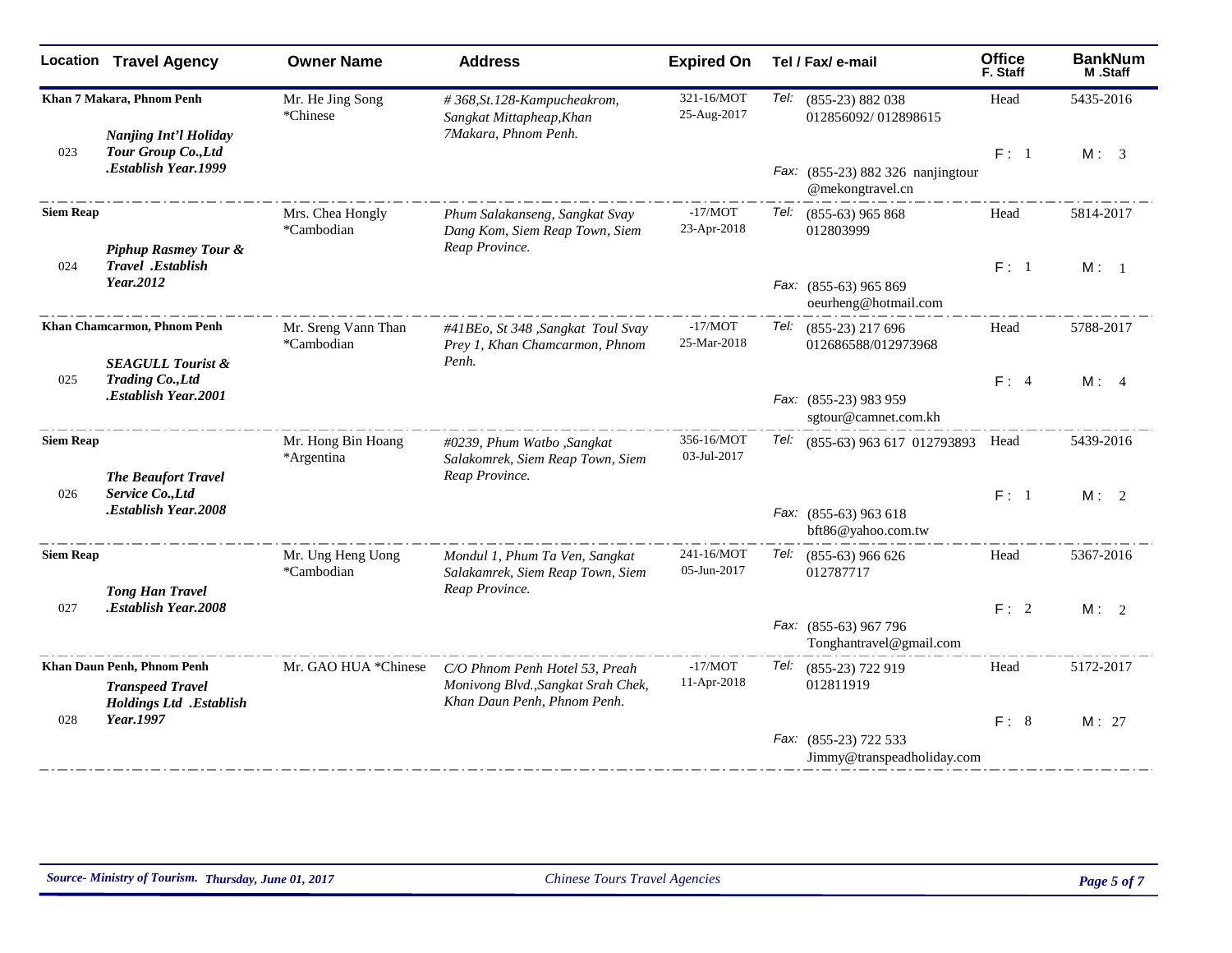|                  | <b>Location Travel Agency</b>                                                                                                     | <b>Owner Name</b>            | <b>Address</b>                                                                                        | <b>Expired On</b>         | Tel / Fax/ e-mail                                   | <b>Office</b><br>F. Staff | <b>BankNum</b><br>M.Staff |
|------------------|-----------------------------------------------------------------------------------------------------------------------------------|------------------------------|-------------------------------------------------------------------------------------------------------|---------------------------|-----------------------------------------------------|---------------------------|---------------------------|
|                  | Khan Daun Penh, Phnom Penh                                                                                                        | Mr. Fu Xian Ting<br>*Chinese | #37Eo St.55, Sangkat Chaktomuk,<br>Khan Daun Penh, Phnom Penh.                                        | $-17/MOT$<br>12-Feb-2018  | Tel: (855-23) 211 269 017514466                     | Head                      | 5695-2017                 |
| 029              | <b>Unite International</b><br>Cambodia Tour<br><b>Establish Year.2001.</b>                                                        |                              |                                                                                                       |                           |                                                     | F: 2                      | M: 1                      |
|                  |                                                                                                                                   |                              |                                                                                                       |                           | Fax: (855-23) 218 734<br>vannyuic@gmail.com         |                           |                           |
|                  | Khan 7 Makara, Phnom Penh                                                                                                         | Mr. Lav Heng<br>*Cambodian   | #195Eo,193Eo,St.93, Sangkat<br>Monorom, Khan 7 Makara, Phnom                                          | 491-16/MOT<br>18-Dec-2017 | Tel: (855-23) 884 999<br>023723331                  | Head                      | 5621-2016                 |
| 030              | <b>VLK</b> Royal Tourism<br>Co., Ltd (Outbound &<br>Travel Agent) .Establish                                                      |                              | Penh.                                                                                                 |                           |                                                     | F: 20                     | M: 15                     |
|                  | Year.1996                                                                                                                         |                              |                                                                                                       |                           | Fax: (855-23) 723 168<br>vlktravel@camnet.com.kh    |                           |                           |
|                  | Khan 7 Makara, Phnom Penh<br><b>Wanly Travel</b> .Establish<br>Year.1991                                                          |                              | Mr. Te Kang *Cambodian #231, Preah Monivong Blvd, Sangkat<br>Oresey IV, Khan 7 Makara, Phnom<br>Penh. | $-17/MOT$<br>24-Apr-2018  | Tel: (855-23) 218 999<br>016846868/012383882        | Head                      | 5839-2017                 |
| 031              |                                                                                                                                   |                              |                                                                                                       |                           | Fax: (855-23) 426 538<br>wanly_travel@hotmail.com   | F: 1                      | M: 4                      |
|                  | Khan 7 Makara, Phnom Penh                                                                                                         | Mrs. Heng Huy<br>*Cambodian  | # 255Eo, St. 217, Sangkat Orussey<br>2, Khan 7 Makara, Phnom Penh.                                    | 243-16/MOT<br>09-May-2017 | Tel: (855-95) 333 220                               | Head                      | 5346-2016                 |
| 032              | We Go Travel & Tour<br>Establish Year.2016.                                                                                       |                              |                                                                                                       |                           |                                                     | F: 1                      | M: 1                      |
|                  |                                                                                                                                   |                              |                                                                                                       |                           | Fax:                                                |                           |                           |
| <b>Siem Reap</b> | Win Angkor Tours &<br>Services .Establish                                                                                         | Mr. Li Yiyan *Chinese        | $# T20$ , St. Taprom, Tropaingses,<br>Sangkat Kok Chork, Siem Reap<br>Town, Siem Reap Province.       | $-17/MOT$<br>12-Feb-2018  | Tel: (855-12) 367 882                               | Head                      | 5747-2017                 |
| 033              | Year.2016                                                                                                                         |                              |                                                                                                       |                           | Fax:                                                | F: 1                      | M: 1                      |
|                  | Khan 7 Makara, Phnom Penh                                                                                                         | Mr. Ho Vandy<br>*Cambodian   | #34, St.215, Sangkat Mittapheap,<br>Khan 7 Makara. Phnom Penh.                                        | $-17/MOT$<br>26-Mar-2018  | Tel: (855-23) 884 574<br>012846840                  | Head                      | 5178-2016                 |
| 034              | <b>World Express Group</b><br>Co., Ltd. (Inbound<br><b>Outbound Travel Agent</b><br>and Domestic)<br><b>Establish Year, 1999.</b> |                              |                                                                                                       |                           |                                                     | F: 8                      | M: 7                      |
|                  |                                                                                                                                   |                              |                                                                                                       |                           | Fax: (855-23) 884 787<br>worldexpress@online.com.kh |                           |                           |